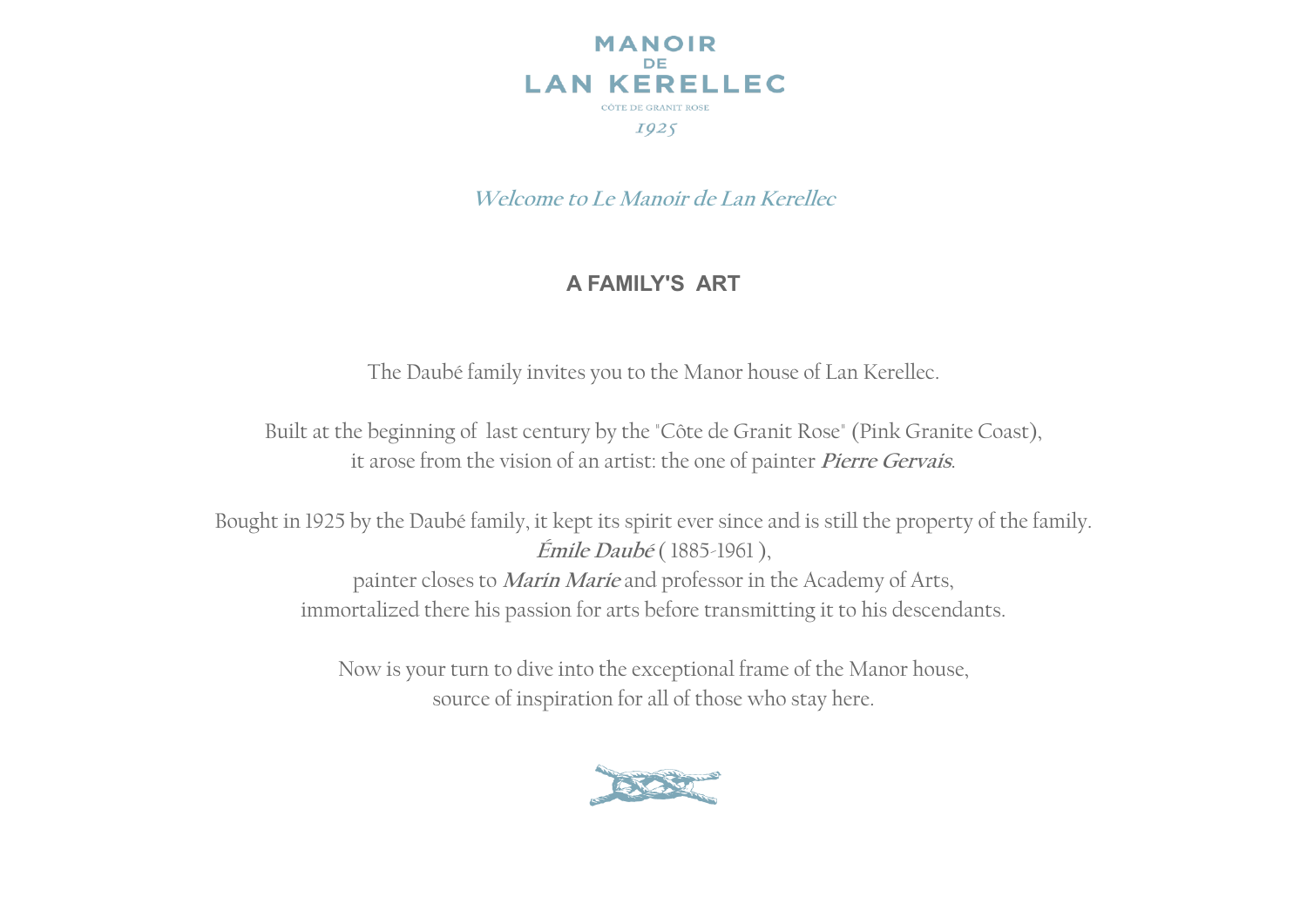

# **HAPPINESS IN YOUR PLATE**

Staying at the Manoir is also the opportunity to feast !

Let be surprised by **Anthony Avoine**'s cuisine, our young chef, Michelin starred since 2020. Passionate about his job, he will delight your taste buds with both sea flavors and a regional identity. Anthony creates his menus for you depending on seasonal products, the daily catch, the inspiration of the moment … And a constant **creativity**.

All the recipes and dishes cooked in the kitchens of MLK are produced with raw and fresh ingredients, they are **"Home-made**" with love and respect for the good and beautiful things.

*The restaurant is open every day for dinner and from Friday to Sunday for lunch.*

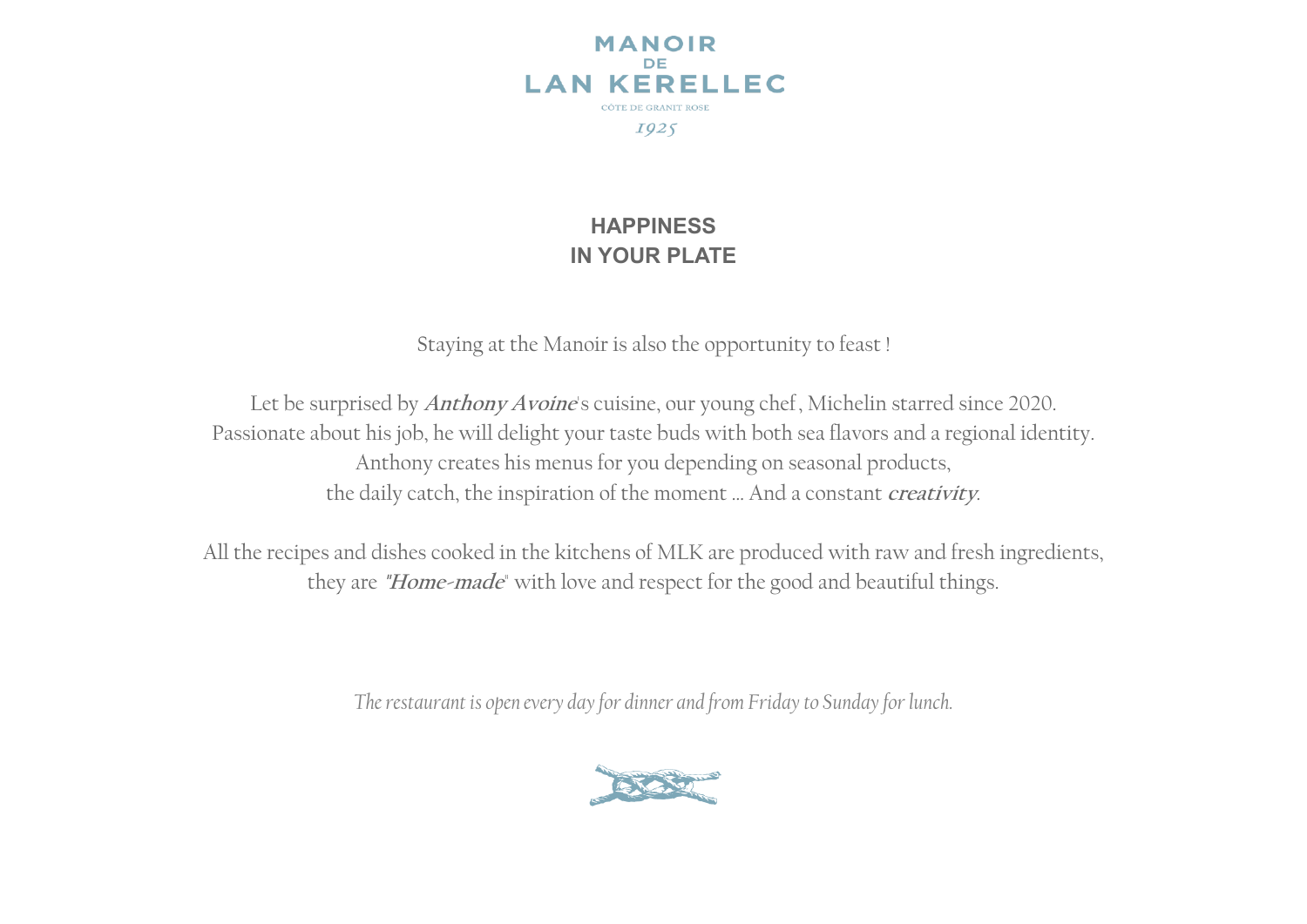

# **LA CARTE**

# *STARTERS*

| The dissected spider crab, toasted bread broth with chestnut butter, savory crispy | $35 \in$ |
|------------------------------------------------------------------------------------|----------|
| Natural oyster from Trébeurden, horseradish apple condiment and cucumber           | $29 \in$ |
| Minute shells stew, foie gras, bargeman foam and algae from the coast              | $29 \in$ |

Oysters from Toëno 6 hollow oysters :  $15 \in$  9 hollow oysters :  $22 \in$  12 hollow oysters :  $30 \in$ 

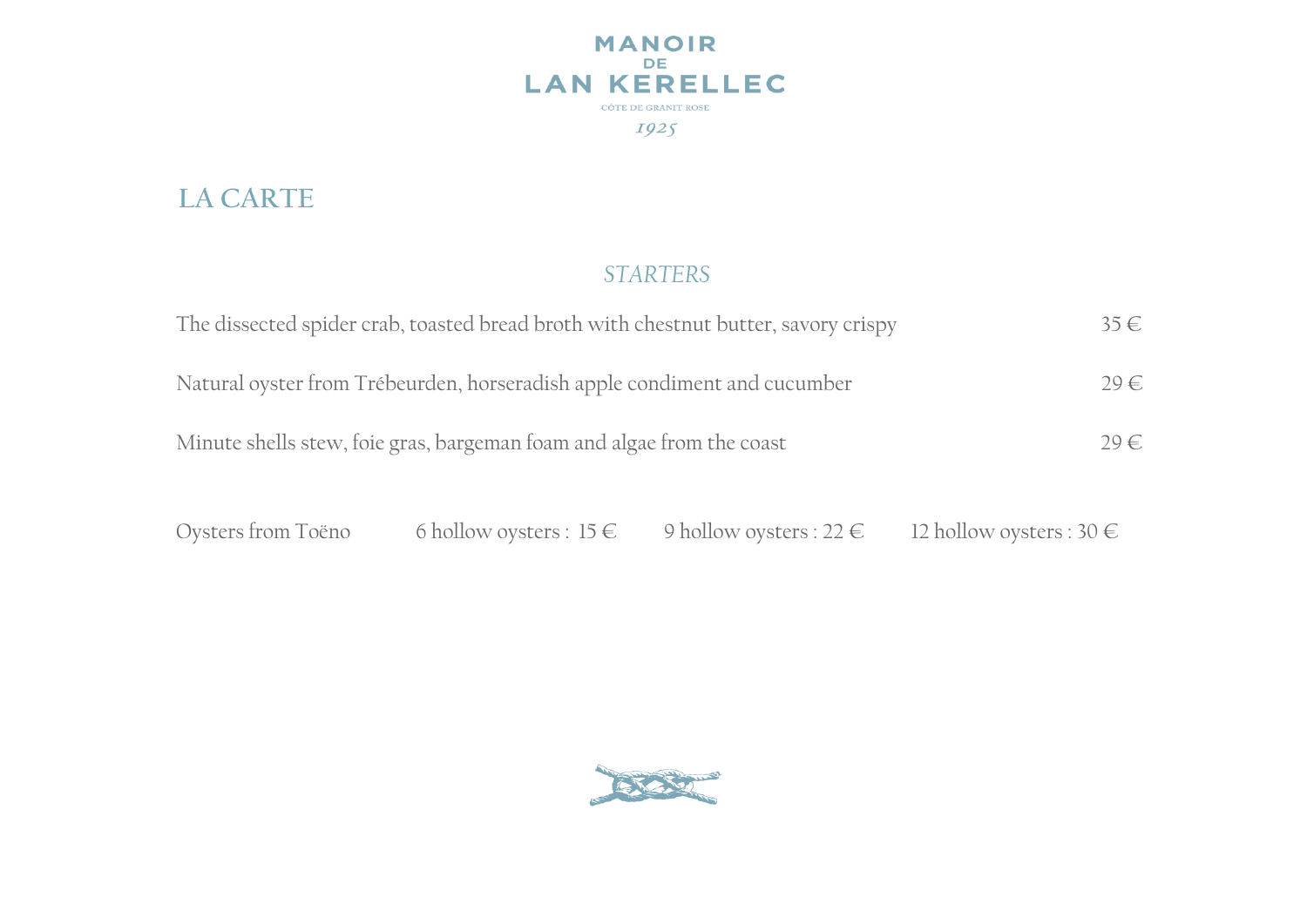

# *FISHES*

| Pearly lobster from île Grande, cherries condiment and smoked nori, meat brown juice<br>(Extra charge of $22 \in b$ y person with the MLK menu and Escale Package) | 72 €     |
|--------------------------------------------------------------------------------------------------------------------------------------------------------------------|----------|
| Coastal brill and vegetal ravioli with braised pork trotter, grilled cima di rapa,<br>tangy foam                                                                   | $41 \in$ |
| John Dory by gentle steam, melting potatoe with poultry juice and star anise,<br>coriander and basil                                                               | 41€      |
| MFA <sub>1</sub>                                                                                                                                                   |          |

| Golden calf sweetbread, veal juice with anchovies and texture artichokes | 45 € |
|--------------------------------------------------------------------------|------|
| (French origin)                                                          |      |

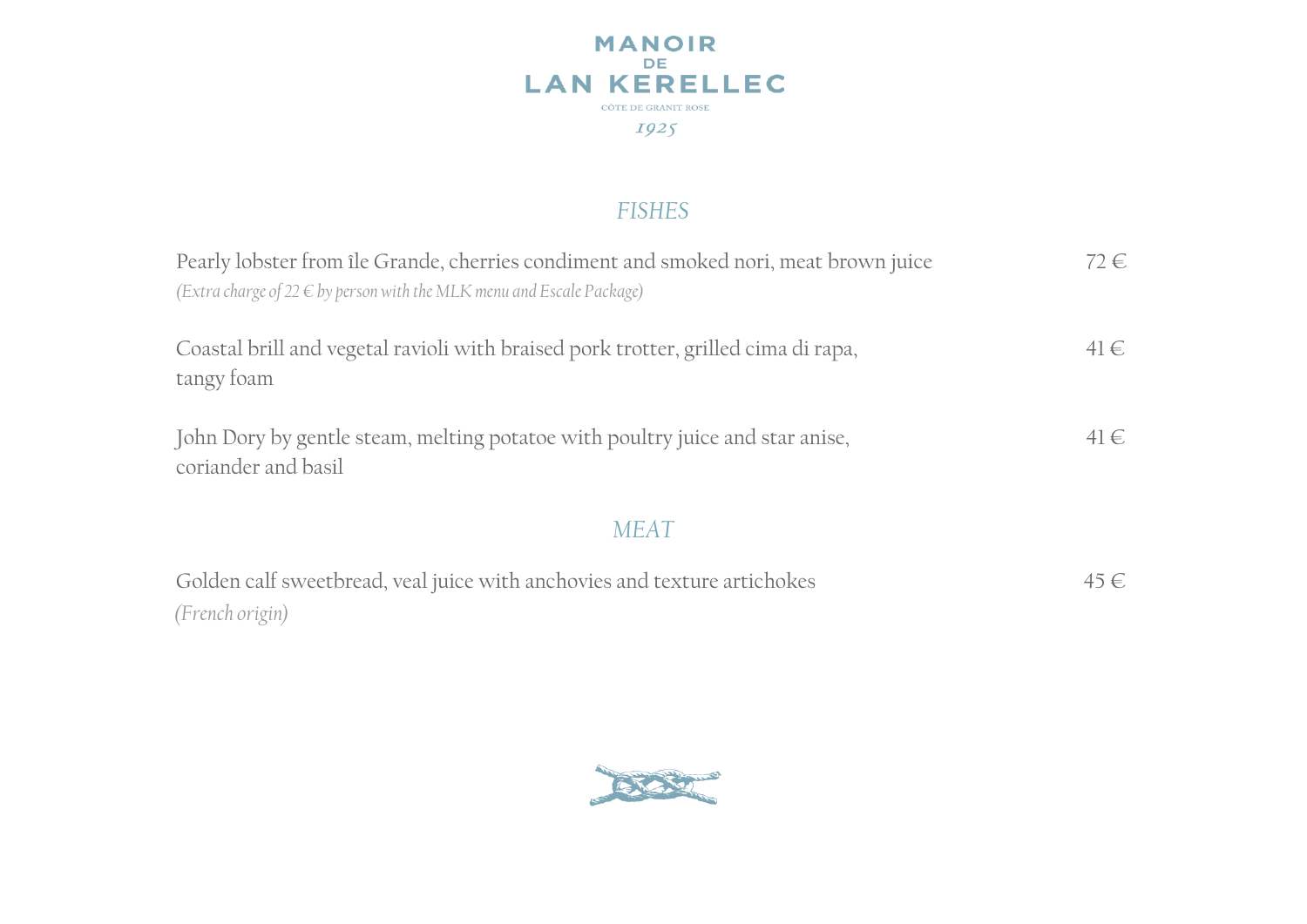

### *CHEESES*

The cheese cart  $17 \in$ 

# *DESSERTS*

| Crispy chocolate Divo 40% from the chocolate factory, salted butter caramel and buckwheat | $18 \in$ |
|-------------------------------------------------------------------------------------------|----------|
| Strawberries freshness, gwell and buttermilk, iodized notes                               | $18 \in$ |
| Brioche with childhood perfumes                                                           | $18 \in$ |

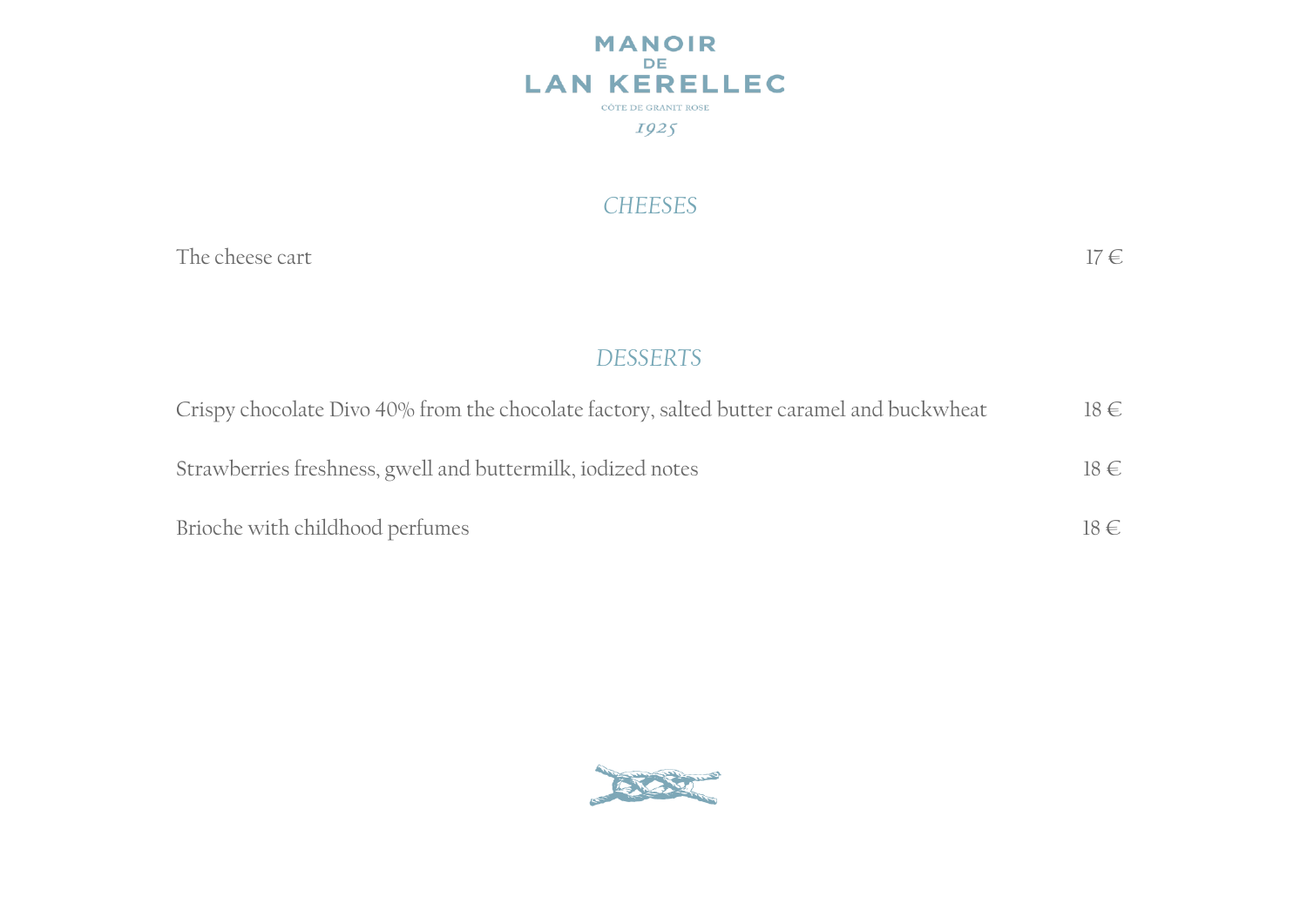

# **For dinners and lunches**

#### « MLK » MENU 70 €

Including :

A starter of your choice A main course (fish or meat)\* of your choice A dessert or cheese of your choice

#### DISCOVERY MENU IN 5 COURSES 89 € *(served for the whole table)*

Comprenant : Spider crab, toasted bread broth with chestnut butter, savory crispy One-sided langoustine, vegetal ravioli with braised pork trotter John Dory by gentle steam, melting potatoe and star anise Golden calf sweetbread, anchovies and artichokes The soufflé according to the inspiration of the moment

*\* Extra charge for lobster of 22 € per person (with MLK menu and Escale Package)*

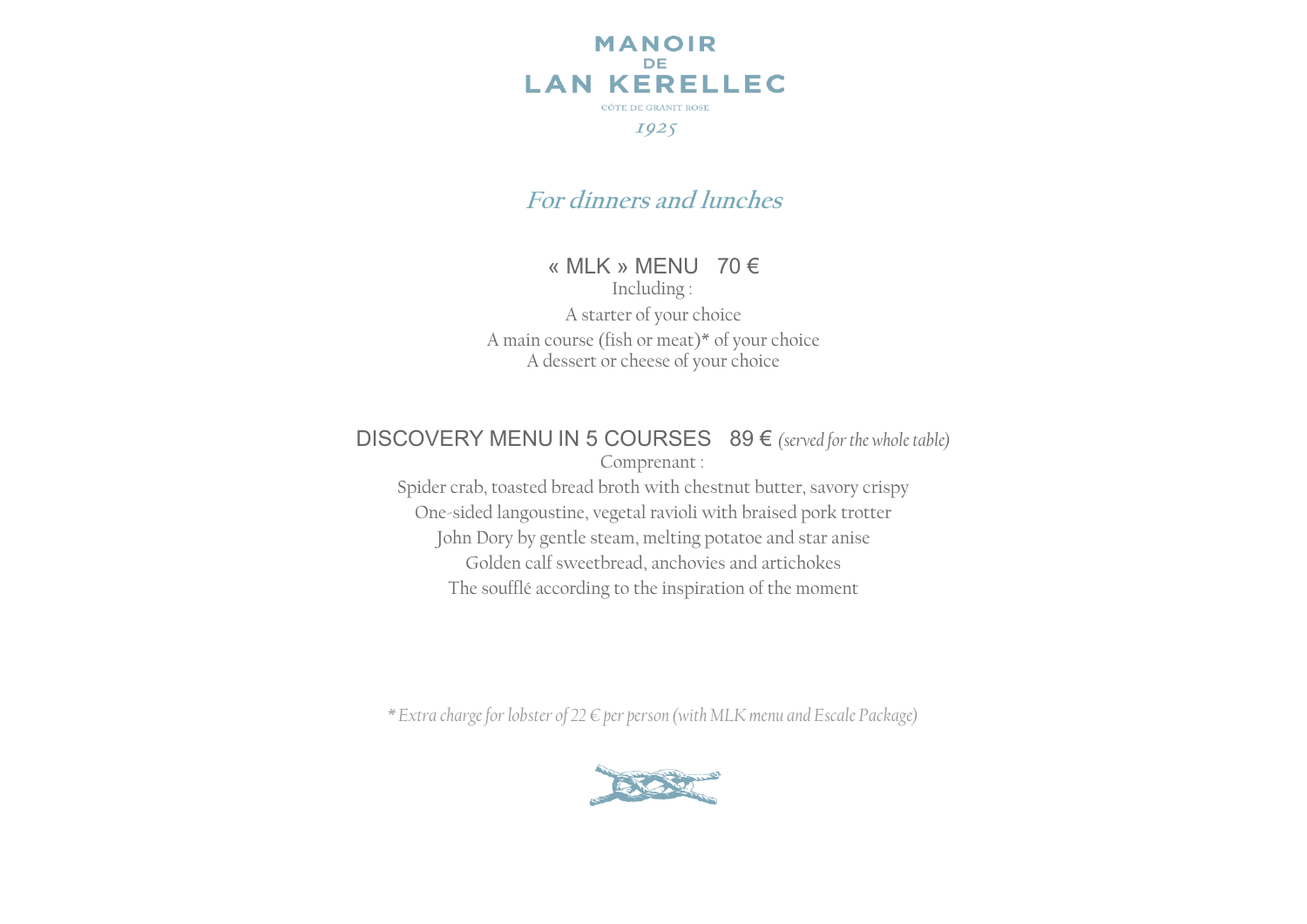

#### DEGUSTATION MENU IN 7 SERVICES 125 € *(for the whole table with small portions)* Including : Breton spiny lobster medaillon, tangy foam The dissected spider crab, toasted bread broth and savory One-sided langoustine, vegetal ravioli with braised pork trotter John Dory by gentle steam, melting potatoe and star anise Pearly lobster from île Grande, cherry and smoked nori The staging fruity dessert

40% Divo chocolate gluttony, caramel and buckwheat

#### **Wine pairings**

Your sommelier suggests you to add wine pairings (aperitif not included) Our wine pairings  $30 \in (3$  glasses of wine 12 cl)

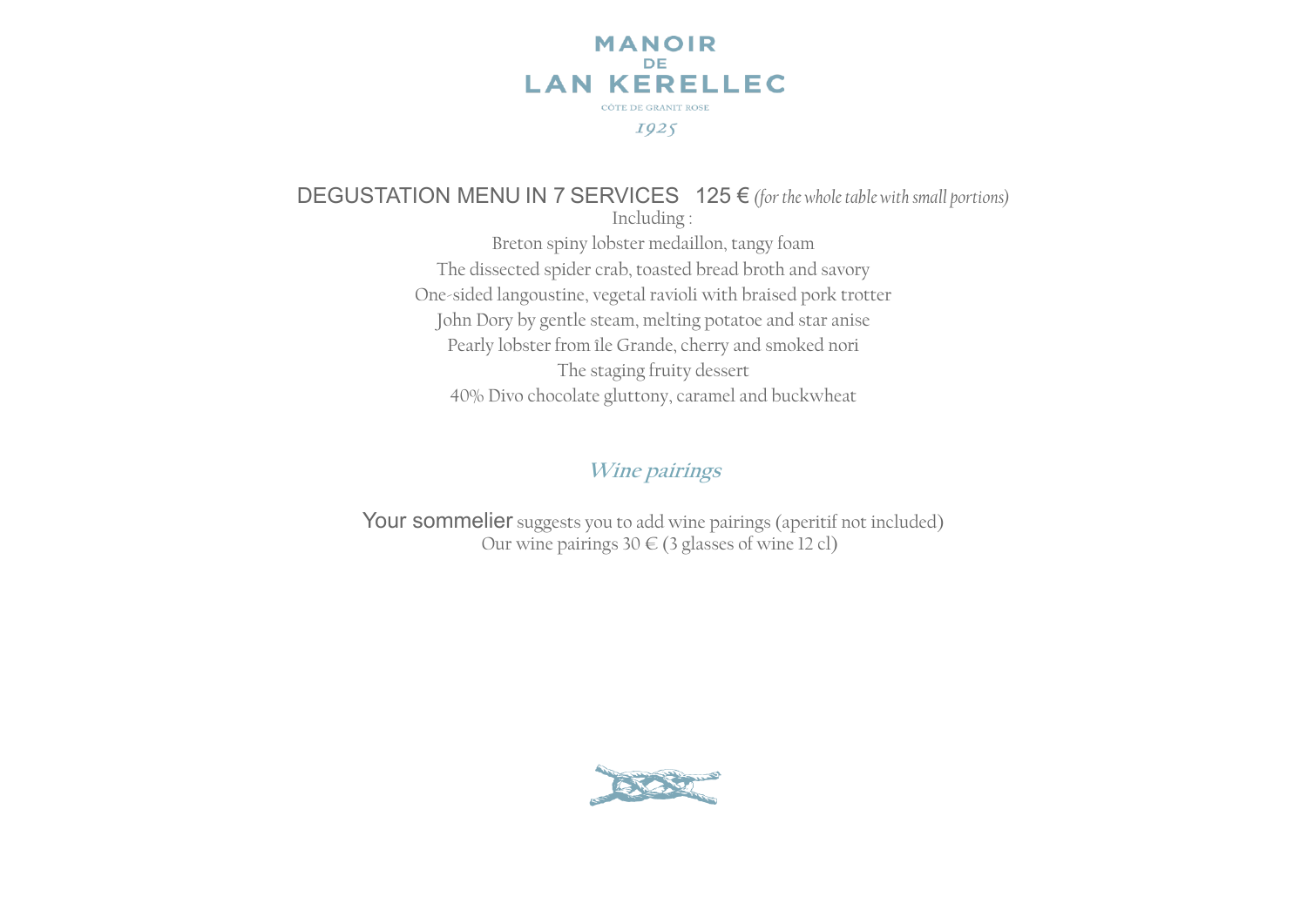

**For the lunches** *(This menu is not available on Sunday and public holidays)*

## « LUNCH » MENU

*(Created by the Chef depending on seasonal products)*

35 € with a starter, a main course and a dessert

30 € with a starter and a main course or a main course and a dessert

# **For kids**

# MENU AT 25 €

Including a starter, a main course and a dessert

*(Created by the Chef depending on seasonal products)*